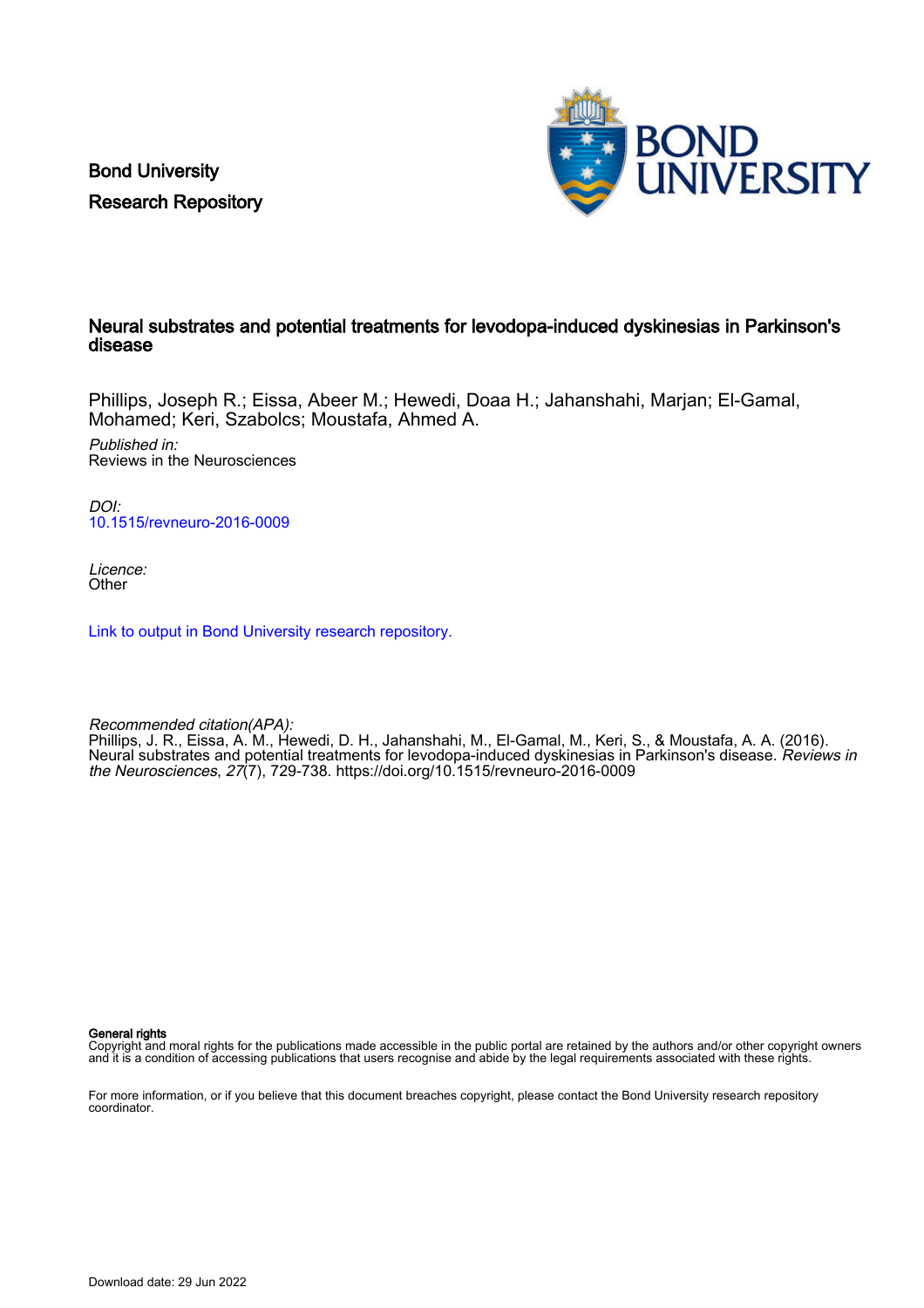Joseph R. Phillips, Abeer M. Eissa, Doaa H. Hewedi, Marjan Jahanshahi, Mohamed El-Gamal, Szabolcs Keri and Ahmed A. Moustafa\*

# **Neural substrates and potential treatments for levodopa-induced dyskinesias in Parkinson's disease**

#### DOI 10.1515/revneuro-2016-0009

Received March 1, 2016; accepted May 14, 2016; previously published online June 30, 2016

**Abstract:** Parkinson's disease (PD) is primarily a motor disorder that involves the gradual loss of motor function. Symptoms are observed initially in the extremities, such as hands and arms, while advanced stages of the disease can effect blinking, swallowing, speaking, and breathing. PD is a neurodegenerative disease, with dopaminergic neuronal loss occurring in the substantia nigra pars compacta, thus disrupting basal ganglia functions. This leads to downstream effects on other neurotransmitter systems such as glutamate, y-aminobutyric acid, and serotonin. To date, one of the main treatments for PD is levodopa. While it is generally very effective, prolonged treatments lead to levodopa-induced dyskinesia (LID). LID encompasses a family of symptoms ranging from uncontrolled repetitive movements to sustained muscle contractions. In many cases, the symptoms of LID can cause more grief than PD itself. The purpose of this review is to discuss the possible clinical features, cognitive correlates, neural substrates,

**Mohamed El-Gamal:** Toxicology Department and Medical Experimental Research Center (MERC), Faculty of Medicine, Mansoura University, Mansoura, Egypt

as well as potential psychopharmacological and surgical (including nondopaminergic and deep brain stimulation) treatments of LID.

**Keywords:** deep brain stimulation (DBS); dopamine; levodopa-induced dyskinesia; Parkinson's disease.

#### **Introduction**

Levodopa-induced dyskinesia (LID) is a complication that arises in Parkinson's disease (PD). The severity of LID can vary, as in many cases they can be more problematic than the original PD symptoms. While it is generally believed that LID is linked to extended dopamine (DA) therapy (i.e. levodopa), there are multiple factors that contribute to the incidence of the condition. There are also multiple pharmacological treatments that have been shown to be effective in patients and animal models of LID. Our aim is to illustrate the variety of theories underlying LID and cover a range of treatments, further highlighting the range of neurotransmitters, cortical and subcortical areas that play a role in LID. We will begin with the clinical features of LID and various risk factors that increase the patient's chance of experiencing LID. We will then discuss the neural substrates that have been shown to have abnormal functioning in PD patients or have an effect on LID symptoms. We will then review a number of pharmaceutical and surgical treatments that were shown to ameliorate LID symptoms.

# **Clinical features and findings in primate models of PD**

While most PD patients undergo levodopa treatment, the reported incidence rate of LID is approximately 30%–80% (Fabbrini et al., 2007). The large variance is due to the many factors that contribute to the risk of developing LID, which include gender (Zappia et al., 2005), age of onset of PD (Kumar et al., 2005), duration of levodopa treatment,

**<sup>\*</sup>Corresponding author: Ahmed A. Moustafa,** School of Social Sciences and Psychology and Marcs Institute for Brain and Behaviour, Western Sydney University, Sydney, NSW 2751, Australia, e-mail: [a.moustafa@WesternSydney.edu.au](mailto:a.moustafa@WesternSydney.edu.au)

**Joseph R. Phillips:** School of Social Sciences and Psychology, Western Sydney University, Sydney, NSW, Australia

**Abeer M. Eissa and Doaa H. Hewedi:** Psychogeriatric Research Center, Institute of Psychiatry, Faculty of Medicine, Ain Shams University, Cairo, Egypt

**Marjan Jahanshahi:** Cognitive Motor Neuroscience Group and Unit of Functional Neurosurgery, Sobell Department of Motor Neuroscience and Movement Disorders, UCL Institute of Neurology, The National Hospital for Neurology and Neurosurgery London, UK

**Szabolcs Keri:** Nyírő Gyula Hospital, National Institute of Psychiatry and Addictions, Budapest, Hungary; Department of Physiology, Faculty of Medicine, University of Szeged, Hungary; and Department of Cognitive Science, Budapest University of Technology and Economics, Budapest, Hungary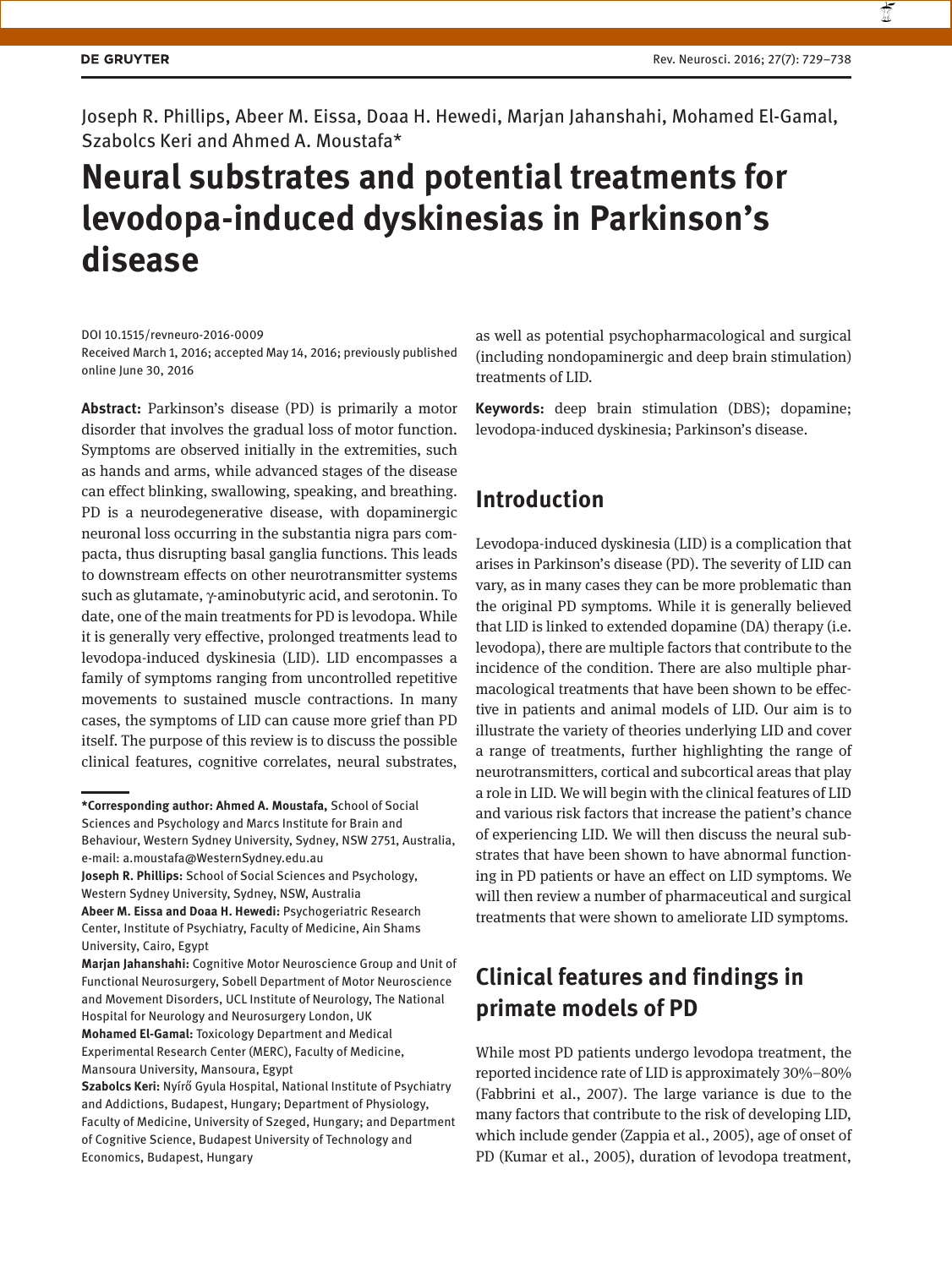the size of the dosage (Zappia et al., 2005), and genetics (Kaplan et al., 2014; Rieck et al., 2015). Additionally, methodological variations in measuring LID (e.g. self-report detection vs. detection by a thorough neurological examination) and a lack of a standardized test may explain the differences among the different reports of LID.

LIDs are heterogeneous, usually presenting as range if involuntary movements. The most common are described by chorea (accidental, rapid, irregular, and aimless motions that seem to flow from one part in the body to another) and dystonia (sustained muscle contractions). Uncommon forms of LID include akathasia (excessive motor restlessness), blepharospasm (involuntary contraction of the eyelid muscles), a high stepped overshooting gait, rapid alternating motions of legs, and mixed pattern of abnormal movements (Fahn, 2000), respiratory, and ocular dyskinesia (Fabbrini et al., 2007). Further, LID tends to develop first on the side most affected by PD and will more often appear in the legs before the arms (Sacks et al., 1970; Ballard et al., 1985). This could be relevant to early dopaminergic damage in dorsolateral striatum, the region related to leg movement control (Fahn, 2000).

It is widely known that dyskinesias appear after dopaminergic therapy and that a time lag is present between the start of treatment and the appearance of LID. While dyskinesias are more often associated with levodopa, there are reports that have found that other DA agonists can cause dyskinesia (Rascol et al., 2000). Rascol et al. (2000) found that after 5 years of treatment, the occurrence of dyskinesia regardless of levodopa supplementation was 20% in a group of PD patients on ropinirole and 45% in a group of PD patients on levodopa. Similar results have been reported using pramipexole (Holloway et al., 2004). Interestingly, a recent study found that the rates of dyskinesia were similar in PD patients treated with levodopa in comparison to patients treated with DA agonists or inhibitors for monoamine oxidase B (MAOB), a DA degrading enzyme (Gray et al., 2014). As we discuss below, it is possible that the differential effects of levodopa vs. DA agonists can be related to the affinity of the different DA medications to D1 receptors.

There are several factors that influence the risk of developing LID. Not surprisingly, the administration of levodopa at a high dosage in somewhat advanced PD patients is associated with higher rate of LID (Parkinson Study Group, 1996). Kumar et al. (2005) found that earlyonset PD is accompanied by a higher occurrence of LID. They reported that after 5 years from the onset of PD, patients first diagnosed between 40 and 59 years of age have a 50% chance of developing LID, compared to the 16% chance in patients diagnosed with PD after the age of 70. The reason underlying this tendency is not completely

obvious, although it may be due to age-related variations in levodopa dynamics in PD (Sossi et al., 2006).

Gender has also demonstrated to be a risk factor, with females three times more likely to develop LID than males are (Zappia et al., 2005). The authors suggest that this could be due to the female hormone estrogen, which may affect the individual's sensitivity to levodopa. The existence and extent of nigral denervation (disease severity) are also important risk factors as nigral deterioration plays a role in the production of LID in a 1-methyl-4-phenyl-1,2,3,6-tetrahydropyridine (MPTP)-induced model of PD in monkeys (Di Monte et al., 2000). The monkeys in Di Monte et al. (2000) developed dyskinesias within weeks of starting levodopa, suggesting intensity of the nigral lesion as a significant risk factor. Additionally, when administering a standard dose of levodopa, LID happens almost exclusively in patients with idiopathic PD. Normal people and those with other neurological diseases do not suffer LID after levodopa therapy (Chase et al., 1973).

In addition, studies found that the levodopa dosage is associated with the severity of LID: larger doses of levodopa are accompanied also by extended dyskinesias (Nutt et al., 1992). However, dosage is not the only contributing factor of LID onset. Potts et al. (2014) found that LIDs do not appear in the early stages of DA treatment in MPTP monkeys but appear to be related to the severity of the MPTP PD symptoms. Additionally, in human populations, studies have revealed an increase in the frequency of LID over the course of the disease (Duvoisin, 1974; Parkinson Study Group, 1996). Further, a recent study found that LID onset was not significantly different between a levodopatreated Italian cohort and an untreated Ghanaian cohort (Cilia et al., 2014). Additionally, the onset of LID appeared to be linked to disease duration. Sharma et al., (2006) have also demonstrated an association with weight loss and LID, where PD patients who develop LID are also more likely to have lost weight since the onset of PD. As not all patients on dopaminergic treatment show signs of LID (Fabbrini et al., 2009), there are likely other factors involved, such as genetics. Specific kinds of genetic polymorphism of the DA receptor D2 gene have been accompanied by decreasing risk of developing peak-dose dyskinesias (Oliveri et al., 1999). In a recent study by Kaplan et al. (2014), a single nucleotide polymorphism on the DA transporter gene was also found to be associated with the risk of onset of LID. The adenosine A2A (ADORA2A) gene is located at chromosome 22q11.23 and encodes ADORA2A receptors. These receptors are predominantly distributed in striatum and suppress the D2 receptors activity. Rieck et al. (2015) reported a positive correlation between LID and the ADORA2A gene polymorphism rs2298383 and rs3761422.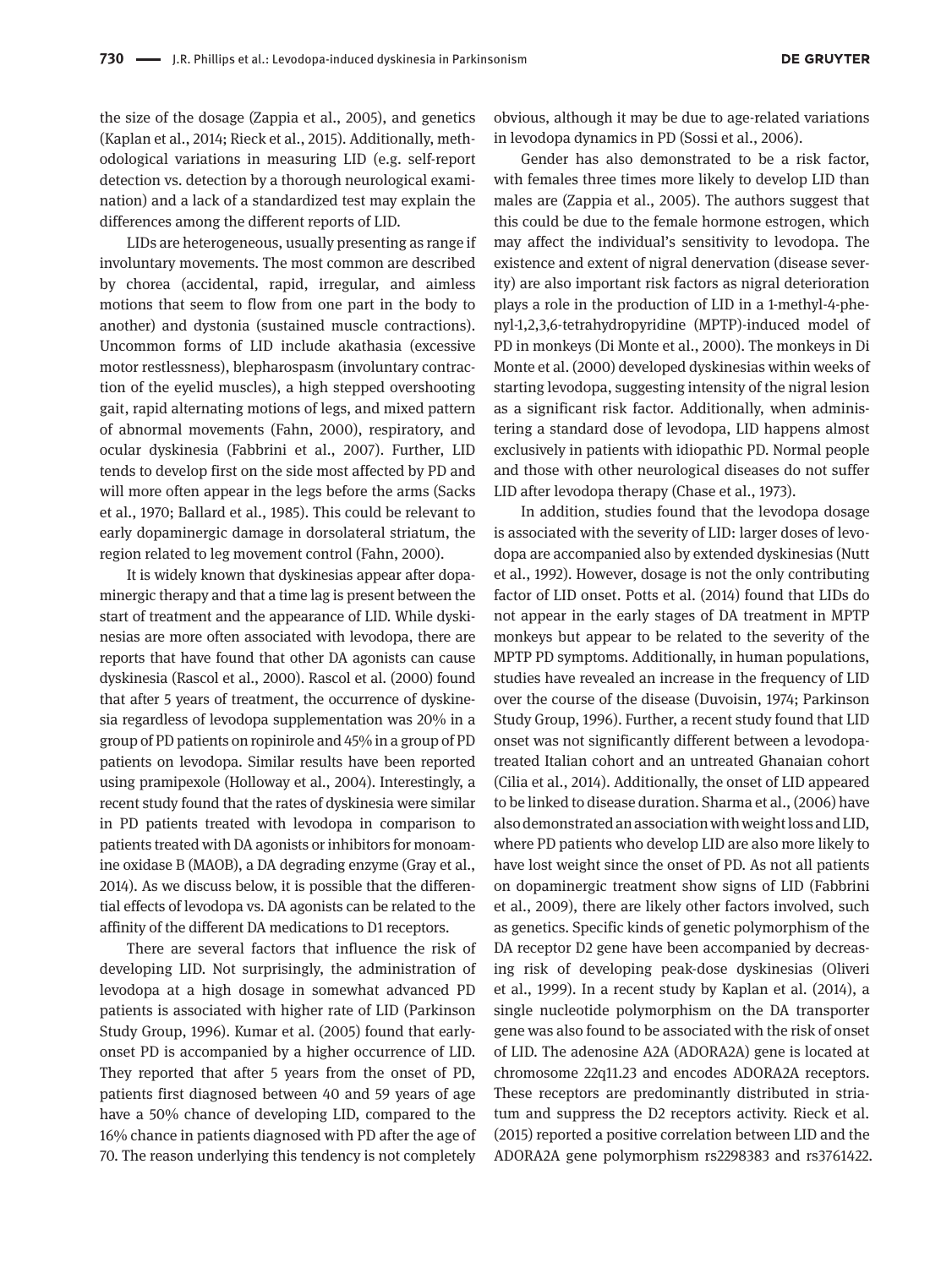This may be due to adenosine effect on release of DA in striatum.

### **Neural substrates of LID**

Despite considerable improvement, the pathogenesis of LID is not completely understood. In the basal ganglia, it was found that abnormal function of either the striatum or subthalamic nucleus (STN) is associated with dyskinesia in unilateral 6-hydroxydopamine (6-OHDA) lesioned male Sprague-Dawley rats (Soghomonian, 2006). Other studies suggest that prefrontal cortex (Cerasa et al., 2012) or cerebellum (Kishore and Popa, 2014) dysfunction can lead to dyskinesia in PD patients. Rat experiments show evidence that altered activation of the premotor cortical area is the neural mechanism underlying LID (Halje et al., 2012; Richter et al., 2013). Using functional magnetic resonance imaging (fMRI) and an inhibition task, a reduction in activity of right inferior frontal cortex was observed when LID patients successfully inhibited their response (Cerasa et al., 2015a,b). Additionally, increased activity of medial frontal cortex caused by levodopa dissipated after an incorrect response in PD+LID patients (PD patients with LID), but not in PD-LID patients (PD patients without LID) (Cerasa et al., 2015a,b). Cerasa et al. (2015a,b) also stress the pivotal regulatory role of inferior frontal cortex on LID in PD patients. A resting state fMRI study revealed that the connectivity of the right inferior frontal cortex is positively related with the right putamen and negatively with the left motor cortex in the LID group, while the continuous repetitive trans magnetic stimulation of inferior frontal cortex diminish LID. Using fMRI, Herz et al. (2015) assessed brain connectivity of PD patients after supplementation with one dose of levodopa. A positive correlation existed throughout movement suppression between later risk of developing LID and post-levodopa rise in brain connectivity between primary motor cortex and putamen (Herz et al., 2015). Additionally, altered levodopa connectivity between putamen and both presupplementary motor area and primary motor cortex act as a significant predictor for the severity of LID (Herz et al., 2015). Connectivity between the putamen and other cortical areas, however, did not predict LID severity (Herz et al., 2015).

Several studies implicate alterations to different neurotransmitters for the occurrence of LID, including DA (D1, D2, and D3 receptors), serotonin (5HT),  $\gamma$ -aminobutyric acid (GABA), and glutamate (Bibbiani et al., 2005; Rylander et al., 2010; Politis et al., 2014). It was suggested that sustained physiological stimulation caused by irregular administration of levodopa leads to downstream changes to striatal output in such a manner that triggers dyskinesias (Bibbiani et al., 2005). In addition, disruption to DA D2 receptors in the indirect pathway can cause disinhibition of the primary motor cortex (via pallidothalamocortical motor pathway), leading to LID (Rascol et al., 1998). Studies also found that overstimulation of D1 receptors can cause dyskinesia (Aubert et al., 2005; Berthet and Bezard, 2009; Berthet et al., 2009; Moustafa et al., 2013), as well as alterations in both D1 and D2 receptors (Iravani et al., 2012). Specifically, Ye et al. (2014) suggested that the oversuppression of D2 receptors plays a pivotal role in the induction of LID. This was supported by the reduction in LID symptoms in a 6-OHDA model of PD in Sprague-Dawley rats when D2 receptor expression was increased. Additionally, Cote and Kuzhikandathil (2015) reported an association between LID and an abnormally increased expression of DA D3 receptors in the dorsal striatum.

Marín et al. (2015) investigated the expression of preproenkephalin (which is a marker of D2 receptors in the indirect basal ganglia pathway) and preprodynorphin mRNA (which is not only a marker of D1 receptors in the direct basal ganglia pathway, but also a compensatory plastic change observed in LID). Marín et al. (2015) reported that the administration of 6-OHDA to rats elevated preproenkephalin with preserved preprodynorphin mRNA expressions in the striatum. The initial induction of right-sided lesion reproduced a higher level of expression of preprodynorphin and preproenkephalin mRNA in the subsequent left lesion side with more profound LID, suggesting that there is an increase in activity of D1 receptors in the direct basal ganglia pathway. Further, a positive correlation existed between LID and both preprodynorphin mRNA expression and orolingual dyskinesias in the bilateral model.

Positron emission tomography was used by Smith et al. (2015) to compare 5HT and DA systems in the globus pallidus in PD patients with LID (PD+LID), PD patients without LID (PD-LID), and healthy controls. Preserved binding of 5HT receptors was observed among PD+LID, while PD-LID patients exhibited a decrease in binding of 5HT receptors in globus pallidus, compared to healthy individuals. Further, selective 5HT reuptake inhibitors have been suggested to delay LID onset and reduce the severity of the symptoms (Mazzucchi et al., 2015). Cheshire et al. (2015), however, oppose the role of 5HT pathway in the pathogenesis of LID. Comparing brain samples from PD patients and healthy controls, they found preserved 5HT in putamen, 5HT neurons in dorsal raphe nucleus and serotonergic transporters in corpus striatum, and reduced 5HT in caudate among PD patients, similar to healthy controls. Importantly, no correlation existed between 5HT markers and LID or its severity. Using the specific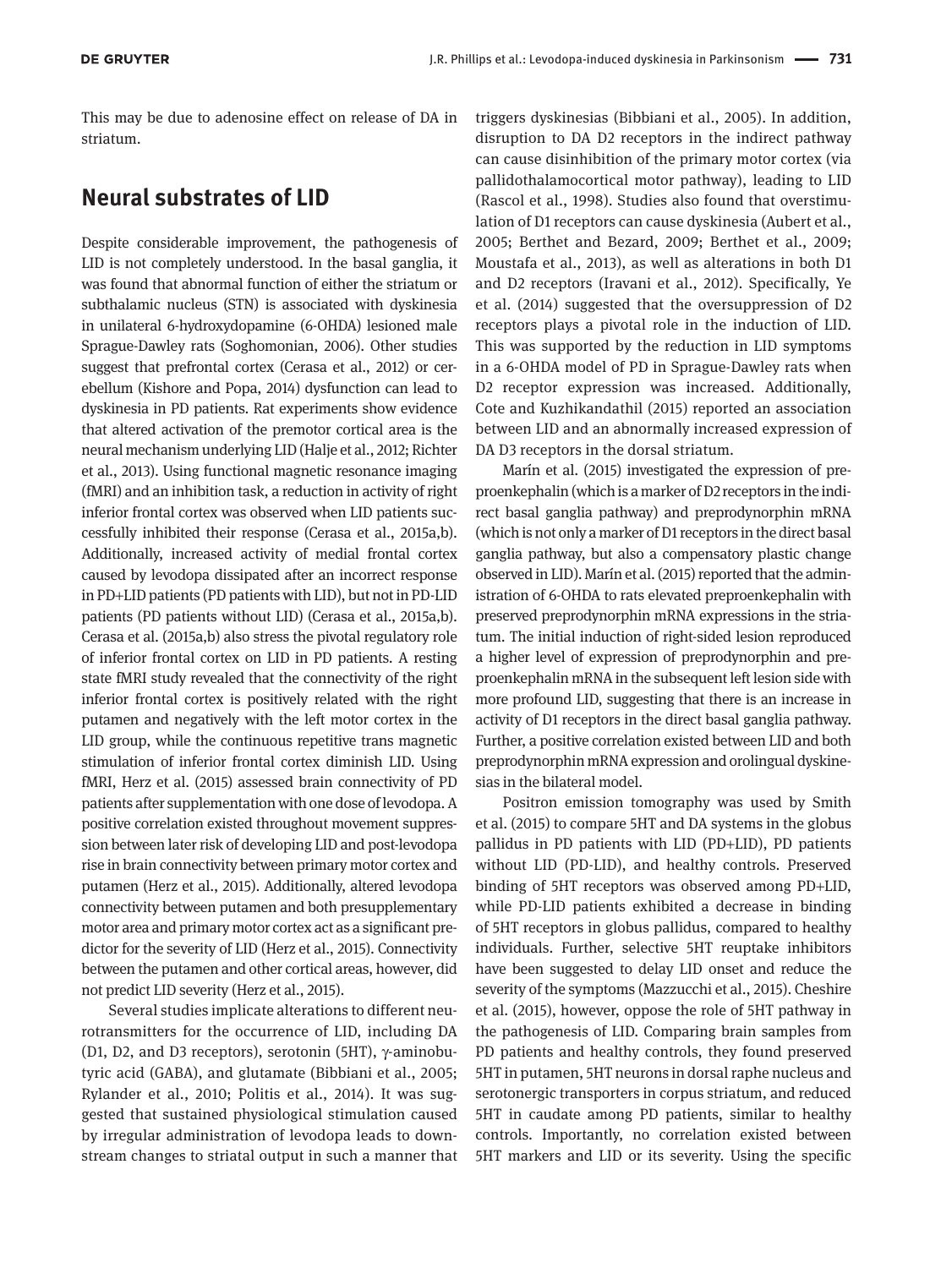radiological receptor binding autophagy radioligand [3 H] GR125743, Morin et al. (2015) found a positive correlation between serotonin receptor binding and the severity of LID in both PD patients and a MPTP monkey model of PD.

The hyperactivity of glutamatergic systems [using *N*-methyl-p-aspartate (NMDA) receptors] in the basal ganglia may also have a role in the occurrence of LID (Chase et al., 2003). Additional support for this theory arises from animal studies where the NMDA antagonist dextrophan combined with levodopa was found to reduce dyskinesias in MPTP-treated monkeys (Blanchet et al., 1996) and from clinical observations of the efficiency of amantadine, a weak NMDA antagonist, in treating LID (Rodnitzky and Narayanan, 2014). Interestingly, in rat models, the effects of NMDA antagonists are dependent on whether dyskinesia is due to impairment in the indirect or direct striatal pathway (Flores et al., 2014). An increase in striatal postsynaptic glutamate-5 receptors (mGlu5) has been noted in PD patients and animal models of PD (Morin and Di Paolo, 2014). Mellone et al. (2015) reported an abnormal ratio of GluN2A/GluN2B subunit of NMDA receptors in the striatum of postmortem brain specimens from 16 PD patients, 6-OHDA model of PD in male Sprague-Dawley rats, and MPTP monkey model of PD suffering from LID. There was a significant sole elevation of synaptic localization of GluN2A subunit among PD patients. LID in the two animal models benefited from the manipulation of scaffolding protein postsynaptic density protein 95 of GluN2A subunits (Mellone et al., 2015). Thus, the manipulation of NMDA receptor subunits aiming to deteriorate synaptic GluN2A could be one of the future therapeutic modalities for LID. Further, dipraglurant and mavoglurant, two new glutamate antagonists that target mGlu5 receptors, are currently undergoing preclinical testing trials for the treatment of LID (Rascol et al., 2014). Both have been shown to reduce dyskinesia severity in MPTP macaque monkeys while also demonstrating anti-Parkinsonian properties (Bezard et al., 2014). In addition to glutamate, postmortem studies found an increased concentration of GABA(A) receptors in the internal globus pallidus in dyskinetic patients compared to nondyskinetic patients (Calon et al., 2003). Other studies implicate striatal GABA and other interneurons in the occurrence of LID (Levy and Hallett, 2002; Gittis et al., 2011).

# **Medications and deep brain stimulation to treat LID**

Pharmacological treatment of LID can take multiple directions: they may mimic the actions of levodopa with

the hopes of reducing LID through different activation routes. They may also target other neurotransmitters that play a role on the striatal pathways such as glutamate and GABA. Novel treatments have taken a different path, instead focusing underlying genes [i.e. phosphodiesterase 10A (PDE10A)] or cellular support compounds [i.e. docosahexaenoic acid (DHA)]. Please refer to Table 1 for a list of drugs and their actions and effects on levodopa treatment. In severe cases where the patient is unresponsive to medications, surgical interventions may be used. These may involve pallidotomy, subthalamotomy, or deep brain stimulation (DBS).

While LID appears to be the product of overstimulated DA receptors caused by levodopa, it may be exacerbated by the irregular stimulation from levodopa (Bibbiani et al., 2005). Studies found that using continual infusion of levodopa showed success in treating patients with severe PD and revealed no increase in dyskinesia as compared to oral levodopa therapy (Nilsson et al., 2001; Nyholm et al., 2005). Similar results were found with subcutaneous, intramuscular, or intravenous infusion of levodopa (Djaldetti and Melamed, 1996), although the exact reasons and mechanisms of the differential effects of methods of administration on LID are not known. Alternative DA agonists can minimize dyskinesias as found in an animal study using bromocriptine (Bédard et al., 1986), ropinirole (van Boven et al., 2014), and apomorphine (Colosimo et al., 1994; Manson et al., 2002; Deleu et al., 2004). Additionally, drugs may reduce LID by targeting enzymes that break down levodopa. Using a rat model of PD, Marín et al. (2006) investigated the coadministration of entacapone, a chol-*o*-methyltransferase enzyme inhibitor (Agundez et al., 2013), with levodopa reducing more severe dyskinesia in rats when compared to levodopa alone. This action is believed to be caused by the extension of levodopa halflife by entacapone (Marín et al., 2006). This extension of levodopa may smooth out DA fluctuations, creating a similar effect as continuous levodopa infusion.

Alternative treatments for LID also target non-DA systems. Eltoprazine, a mixed 5HT 1AandB receptor agonist, has also been found to improve LID symptoms while maintaining motor coordination when administered with levodopa (Paolone et al., 2015). Rosiglitazone, an antidiabetic drug, stimulates gamma subtype peroxisome proliferator-activated receptors in a unilateral 6-OHDA rat model of PD, which resulted in reduction of LID (Martinez et al., 2015). This effect may be mediated through a levodopa-induced decrease in phosphorylation of extracellular signal-regulated kinase, dynorphin and zif-268, an immediate early gene induced by D1 receptor oversensitivity, in the striatum of the lesioned side (Martinez et al., 2015).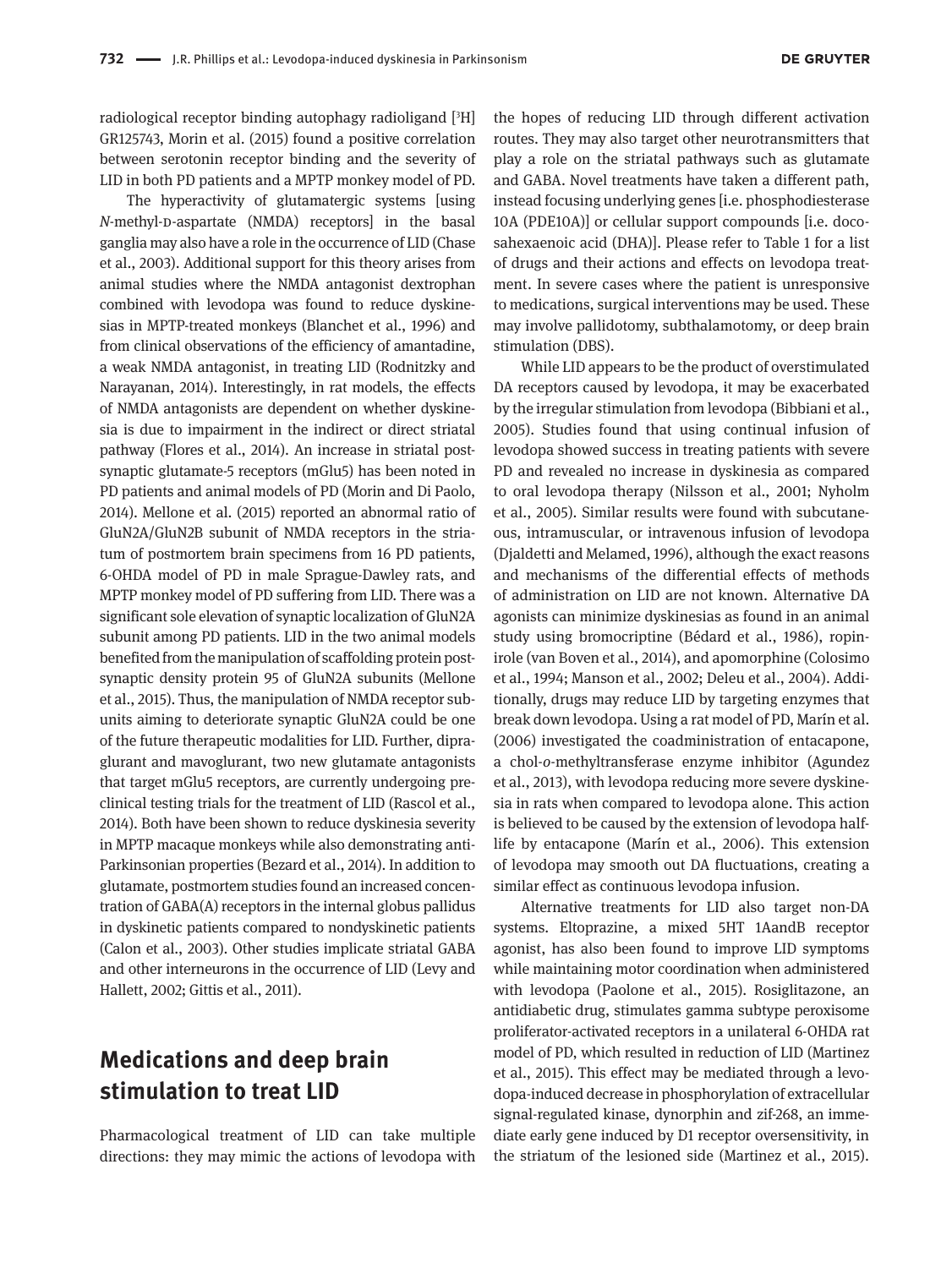**Table 1:** Pharmacological treatments for levodopa induced dyskinesia.

| Drug          | Class                                                            | Antidyskinetic effect                                                    | <b>Effect on levodopa</b><br>treatment                                                                              |                                                     | Human studies Animal studies                                  | <b>Comments</b>                                                                                  |
|---------------|------------------------------------------------------------------|--------------------------------------------------------------------------|---------------------------------------------------------------------------------------------------------------------|-----------------------------------------------------|---------------------------------------------------------------|--------------------------------------------------------------------------------------------------|
| Bromocriptine | DA receptor<br>agonist                                           | Acts on the D2<br>receptor                                               | No effect on levodopa<br>efficacy                                                                                   |                                                     | Ogawa et al.,<br>1996; de Leeuw<br>van Weenen<br>et al., 2010 |                                                                                                  |
| Entacapone    | <b>COMT</b> inhibitor                                            | No direct anti-<br>dyskinetic effect                                     | Compliments levodopa/<br>carbidopa treatment as it<br>inhibits COMT, increasing<br>levodopa efficacy                | Kuoppamaki<br>et al., 2015                          |                                                               |                                                                                                  |
| Ropinirole    | DA receptor<br>agonist                                           | Acts on the D2<br>receptor, reducing<br>the required dose of<br>levodopa | No effect on levodopa<br>efficacy                                                                                   | Adler et al.,<br>1997; van<br>Boven et al.,<br>2014 |                                                               |                                                                                                  |
| Apomorphine   | DA receptor<br>agonist                                           | Acts on D2, D3, and<br>D4 receptors                                      | Can replace or<br>compliment levodopa<br>treatment to enhance<br>outcomes by stimulating<br>D2, D3 and D4 receptors | Colosimo<br>et al., 1994;<br>Manson et al.,<br>2002 |                                                               |                                                                                                  |
| Dipraglurant  | mGlu receptor<br>antagonist                                      | Inhibits mGlu<br>receptor type 5                                         | No effect on levodopa<br>efficacy                                                                                   | Rascol et al.,<br>2014                              |                                                               |                                                                                                  |
| Mavoglurant   | mGlu receptor<br>antagonist                                      | Inhibits mGlu<br>receptor type 5                                         | No effect on levodopa<br>efficacy                                                                                   |                                                     | Bezard et al.,<br>2014                                        |                                                                                                  |
| Eltoprazine   | 5HT 1AandB<br>receptor<br>agonist                                | <b>Inhibits GABA</b><br>neurons in the direct<br>pathway                 | No effect on levodopa<br>efficacy                                                                                   | Svenningsson<br>et al., 2015                        | Paolone et al.,<br>2015                                       | Results have<br>been much<br>stronger in rats<br>and nonhuman<br>primates than in<br>PD patients |
| Rosiglitazone | Peroxisome<br>proliferator-<br>activated<br>receptors<br>agonist | Increases gene<br>activation in D1<br>receptors in the<br>striatum       | No effect on levodopa<br>efficacy                                                                                   |                                                     | Martinez et al.,<br>2015                                      |                                                                                                  |
| PPI-1011      | EP precursor                                                     | <b>Increases DHA</b><br>storage, improving<br>neuronal function          | No effect on levodopa<br>efficacy                                                                                   |                                                     | Grégoire et al.,<br>2015                                      |                                                                                                  |

This suggests that antidiabetic drugs such as rosiglitazone may ameliorate LID symptoms in PD patients. While eltoprazine and rosiglitazone target alternative transmitters, they do have an indirect effect on the DA system.

PDE10A is one the subtypes of PDEs that reproduce degradation of cyclic adenosine monophosphate (cAMP) and cyclic guanosine monophosphate (cGMP). Thus, it modulates neuronal conductivity through controlling the levels of these second messengers (Menniti et al., 2006). High levels of PDE10A were detected in the substantia nigra, corpus striatum, and globus pallidus (Coskran et al., 2006). Additionally, Seeger et al. (2003) stated a high expression of PDE10A in the striatal medium spiny neurons, which control the excitability of the basal ganglia, of male Sprague-Dawley rats.

In an LID model of unilateral 6-OHAD lesioned young male Sprague-Dawley rats, Giorgi et al. (2008) stated that a significant bilateral declination of both cAMP and cGMP levels in globus pallidus, caudate putamen, and sensorimotor cortex areas was observed. Subcutaneous preadministration of the PDE inhibitor zaprinast reduced the degree of LID. This beneficial effect was medicated by partial preservation of cAMP and cGMP in globus pallidus, caudate putamen, and sensorimotor cortex in both sides through a reduction in cAMP and cGMP degradation (Giorgi et al., 2008). Additionally, stereotaxic injection of PDE inhibitors into the corpus striatum of unilateral 6-OHAD lesioned adult male Wistar rats also reduced LID (Picconi et al., 2011). This beneficial effect may be attributed to restoring of LID-induced altered glutamatergic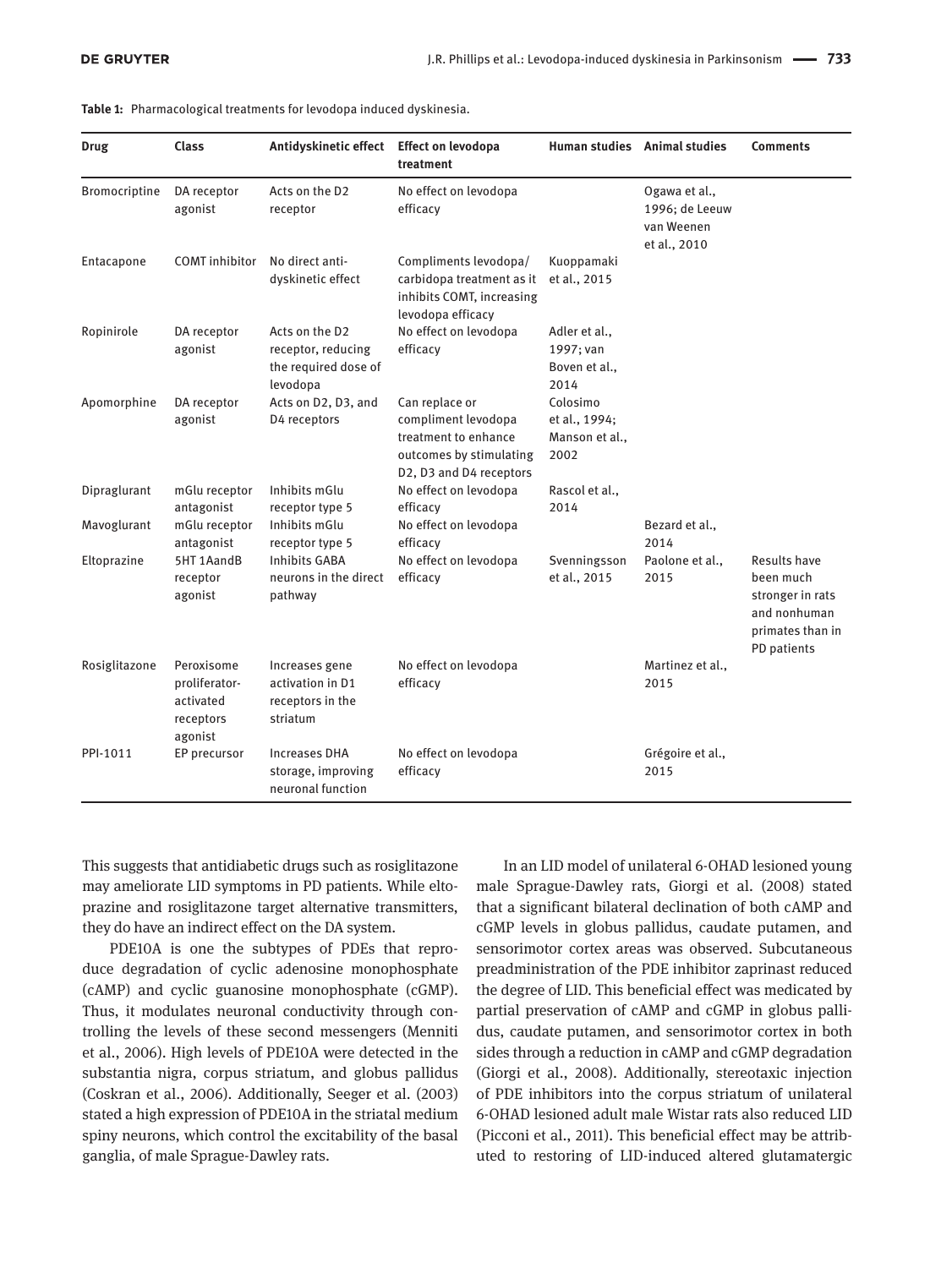striatal synaptic plasticity through regulation of cGMP (Picconi et al., 2011).

Initial lower levels of both cAMP and cGMP were detected during increasing stage of LID in the corpus striatum of a unilateral 6-OHAD model of PD in male Sprague-Dawley rats, followed by their reduction during the decreasing and termination stages of LID (Sancesario et al., 2014). This could be elucidated by an increased degradation of cGMP but not cAMP, as it was evident by a sole increase in the activity of cGMP PDE. Preserved highly expressed PDE10A in the basal ganglia after administration of levodopa in both LID and non-LID groups was manifested. Therefore, the PDE inhibitors had no role in the alleviation of LID symptoms. Yet, antagonizing the reduction in both cAMP and cGMP by preadministration of amantadine abolished the LID (Sancesario et al., 2014).

Positron emission tomography was used to assess PDE10A in the basal ganglia of 24 PD patients receiving levodopa in comparison to 12 healthy individuals (Niccolini et al., 2015). Low levels of PDE10A were detected in the caudate, putamen, and globus pallidus among PD patients. Additionally, there was an inverse relationship between PDE10A level in these brain regions and both disease duration and Unified Parkinson's Disease Rating Scale part-III motor scores (Niccolini et al., 2015). PD-LID patients showed decreased levels of PDE10A, and PD+LID patients also had even lower PDE10A concentrations in the caudate, substantia nigra, and motor thalamic nuclei (Niccolini et al., 2015). The findings of Niccolini et al. (2015) on a human PD population contrast findings from the rat models. This may reflect the complexity of PD in humans compared to the unilateral 6-OHDA rat model of PD.

Recent research has targeted DHA supplements as a viable treatment for PD (Yakunin et al., 2012; Blanchard et al., 2014; Lee et al., 2015). DHA is an omega acid and is one of the main building blocks of the human brain, making up approximately 8% of its dry weight. It is also pivotal in normal cellular functioning (Muskiet et al., 2006). DHA supplements have been shown to slow cognitive decline in the elderly as well as lower the risk of developing Alzheimer's disease (Cunnane et al., 2013). In animal models of PD, DHA has a neuroprotective effect, decreasing the rate of DA receptor loss (Hacioglu et al., 2012). Further, Grégoire et al. (2015) tested the effect of ethanolamine plasmalogens (EPs) on LID in a MPTP monkey model of PD. EP has many cellular functions, one in particular is its ability to maintain high levels of polyunsaturated fats, such as DHA (Nagan and Zoeller, 2001). Grégoire et al. (2015) treated the monkeys with either DHA or EP. The EP was administered via PPI-1011, a specialized EP precursor that also contains DHA. When given DHA alone, LID symptoms begun to recede after 10 days; however, when PPI-1011 was administered, symptoms receded after 2 days (Grégoire et al., 2015). These data suggest that while DHA is beneficial for the treatment of LID, it may be much more effective when given with EP. The action responsible for the increase in DHA efficacy may be due to the effect that EP has on polyunsaturated fats, or it may be one of its many other functions (see Nagan and Zoeller, 2001, for a review).

In severe cases, neurosurgery may be a necessary course of treatment. These procedures may include pallidotomy or subthalamotomy or DBS. This procedure involves two electrodes being inserted into the target areas, which deliver pulses of electricity at a set frequency. DBS of the internal globus pallidus (GPi) or STN showed significant success in treating LID. Anderson et al. (2005) reported a reduction of dyskinesias by DBS of both the GPi and STN. This reduction was not because of the diminished requirement for levodopa, as the STN group had a greater reduction in dosage, while the GPi group exhibited a greater reduction in LID. Importantly, the effects of DBS on LID can still be visible after 7 years of treatment (Tsai et al., 2013). Similar findings have also been reported with patients with LID, with symptoms being significantly reduced after bilateral subthalamic DBS (Kim et al., 2015). The actual mechanisms of DBS on LID are unclear; however, there are several hypotheses, the latest of which suggests a disruption effect of the stimulation on the firing of neurons in the target area (Chiken and Nambu, 2016). With the loss of 75% of DA receptors in the striatum, the stimulations from these receptors become inconsistent. To counter this, levodopa is added to the system. This in turn causes these receptors to produce pulsatile stimulation leading to abnormal striatal output, which causes LID (Jenner, 2008). Replacing levodopa with other DA agonists with longer action durations creates a more continuous stimulation that is a closer match to a normal striatum (Jenner, 2008). A similar mechanism may be behind the beneficial effects of DBS. As the striatum feeds both the direct and indirect DA pathways, the abnormal stimulation may be passed downstream to these areas. DBS of the STN or GPi may disrupt the abnormal stimulation and smooth it out with a more continuous one (Chiken and Nambu, 2016).

Jourdain et al. (2015) investigated the effect of unilateral subthalamotomy on glutamate receptors of the basal ganglia of a MPTP model of PD in macaque monkeys. Their findings revealed that unilateral subthalamotomy was capable of antagonizing levodopa-induced elevated binding of NMDA receptors bilaterally in the corpus striatum and contralaterally in the globus pallidus.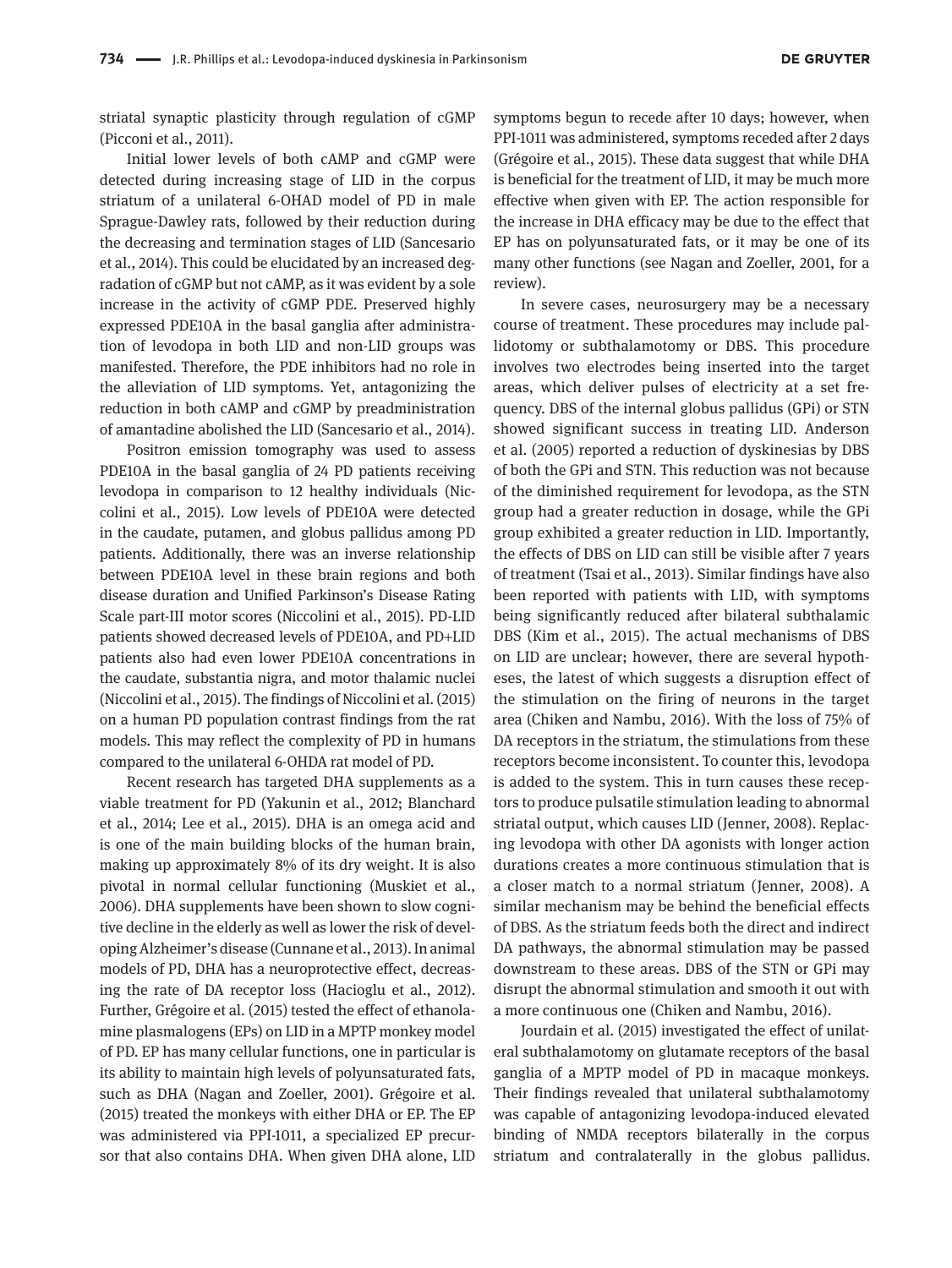Subthalamotomy reduced specific binding of metabotropic glutamate (2/3) receptor bilaterally in the corpus striatum and globus pallidus; both actions decreased LID symptoms in the MPTP model of PD.

# **Conclusion**

LID is a common side effect of DA treatment for PD. LID was found to be caused by abnormalities to both D1 and D2 receptors on the striatum. This may cause abnormal striatal signals, which are then fed down the direct and indirect pathways of the BG and then carried to various areas in the cortex involved in motor planning and inhibition. Non-oral administration of levodopa (including subcutaneous, intramuscular, and intravenous infusion) has a lower chance of causing LID (Djaldetti and Melamed, 1996) than the traditional oral administration does. LIDs have also been shown to be reduced by supplementing DA treatment with drugs that target other neural transmitters such as 5HT agonists, glutamate antagonists or enzymes, or fatty acids. These treatments have been shown to improve LID by increasing the efficacy of levodopa, resulting in lower dosage of levodopa required.

The aforementioned studies show that LID is associated with a complex neurochemical mechanism involving DA, glutamate, 5HT, and GABA. Neural studies also suggest that LID involves abnormalities to many brain areas, including different subregions of the basal ganglia (including the striatum and STN), prefrontal cortex (Cerasa et al., 2012), premotor cortical area (Halje et al., 2012; Richter et al., 2013), and cerebellum (Kishore and Popa, 2014). Future research should focus on exact contribution of different neurotransmitters and brain regions to LID. Due to the number of factors involved in the onset of LID, employing a computer model representing the striato-cortical pathways may allow researchers to isolate the influence the pathway has on the prefrontal cortex, motor area and cerebellum.

## **References**

- Adler, C.H., Sethi, K.D., Hauser, R.A., Davis, T.L., Hammerstad, J.P., Bertoni, J., Taylor, R.L., Sanchez-Ramos, J., and O'Brien, C.F. (1997). Ropinirole for the treatment of early Parkinson's disease. The Ropinirole Study Group. Neurology *49*, 393–399.
- Agundez, J.A., Garcia-Martin, E., Alonso-Navarro, H., and Jimenez-Jimenez, F.J. (2013). Anti-Parkinson's disease drugs and pharmacogenetic considerations. Expert Opin. Drug Metab. Toxicol. *9*, 859–874.
- Anderson, V.C., Burchiel, K.J., Hogarth, P., Favre, J., and Hammerstad, J.P. (2005). Pallidal vs subthalamic nucleus deep brain stimulation in parkinson disease. Arch. Neurol. *62*, 554–560.
- Aubert, I., Guigoni, C., Hakansson, K., Li, Q., Dovero, S., Barthe, N., Bioulac, B.H., Gross, C.E., Fisone, G., Bloch, B., et al. (2005). Increased D1 dopamine receptor signaling in levodopa-induced dyskinesia. Ann. Neurol. *57*, 17–26.
- Ballard, P.A., Tetrud, J.W., and Langston, J.W. (1985). Permanent human parkinsonism due to 1-methyl-4-phenyl-1,2,3,6-tetrahydropyridine (MPTP): seven cases. Neurology *35*, 949–956.
- Bédard, P.J., Di Paolo, T., Falardeau, P., and Boucher, R. (1986). Chronic treatment with l-DOPA, but not bromocriptine induces dyskinesia in MPTP-parkinsonian monkeys. Correlation with [3H]spiperone binding. Brain Res. *379*, 294–299.
- Berthet, A. and Bezard, E. (2009). Dopamine receptors and l-DOPAinduced dyskinesia. Parkinsonism Relat. Disord. *15*, S8–S12.
- Berthet, A., Porras, G., Doudnikoff, E., Stark, H., Cador, M., Bezard, E., and Bloch, B. (2009). Pharmacological analysis demonstrates dramatic alteration of D1 dopamine receptor neuronal distribution in the rat analog of l-DOPA-induced dyskinesia. J. Neurosci. *29*, 4829–4835.
- Bezard, E., Pioli, E.Y., Li, Q., Girard, F., Mutel, V., Keywood, C., Tison, F., Rascol, O., and Poli, S.M. (2014). The mGluR5 negative allosteric modulator dipraglurant reduces dyskinesia in the MPTP macaque model. Mov. Disord. *29*, 1074–1079.
- Bibbiani, F., Costantini, L.C., Patel, R., and Chase, T.N. (2005). Continuous dopaminergic stimulation reduces risk of motor complications in parkinsonian primates. Exp. Neurol. *192*, 73–78.
- Blanchard, H., Taha, A.Y., Cheon, Y., Kim, H.W., Turk, J., and Rapoport, S.I. (2014). iPLA2β knockout mouse, a genetic model for progressive human motor disorders, develops age-related neuropathology. Neurochem. Res. *39*, 1522–1532.
- Blanchet, P.J., Metman, L.V., Mouradian, M.M., and Chase, T.N. (1996). Acute pharmacologic blockade of dyskinesias in Parkinson's disease. Mov. Disord. *11*, 580–581.
- Calon, F., Morissette, M., Rajput, A.H., Hornykiewicz, O., Bedard, P.J., and Di Paolo, T. (2003). Changes of GABA receptors and dopamine turnover in the postmortem brains of parkinsonians with levodopa-induced motor complications. Mov. Disord. *18*, 241–253.
- Cerasa, A., Pugliese, P., Messina, D., Morelli, M., Gioia, M.C., Salsone, M., Novellino, F., Nicoletti, G., Arabia, G., and Quattrone, A. (2012). Prefrontal alterations in Parkinson's disease with levodopa-induced dyskinesia during fMRI motor task. Mov. Disord. *27*, 364–371.
- Cerasa, A., Donzuso, G., Morelli, M., Mangone, G., Salsone, M., Passamonti, L., Augimeri, A., Arabia, G., and Quattrone, A. (2015a). The motor inhibition system in Parkinson's disease with levodopa-induced dyskinesias. Mov. Disord. *30*, 1912–1920.
- Cerasa, A., Koch, G., Donzuso, G., Mangone, G., Morelli, M., Brusa, L., Stampanoni, B.M., Ponzo, V., Picazio, S., Passamonti, L., et al. (2015b). A network centred on the inferior frontal cortex is critically involved in levodopa-induced dyskinesias. Brain *138* (Pt 2), 414–427.
- Chase, T.N., Holden, E.M., and Brody, J.A. (1973). Levodopa-Induced dyskinesias: comparison in parkinsonism-dementia and amyotrophic lateral sclerosis. Arch. Neurol. *29*, 328–330.
- Chase, T.N., Bibbiani, F., and Oh, J.D. (2003). Striatal glutamatergic mechanisms and extrapyramidal movement disorders. Neurotoxic. Res. *5*, 139–145.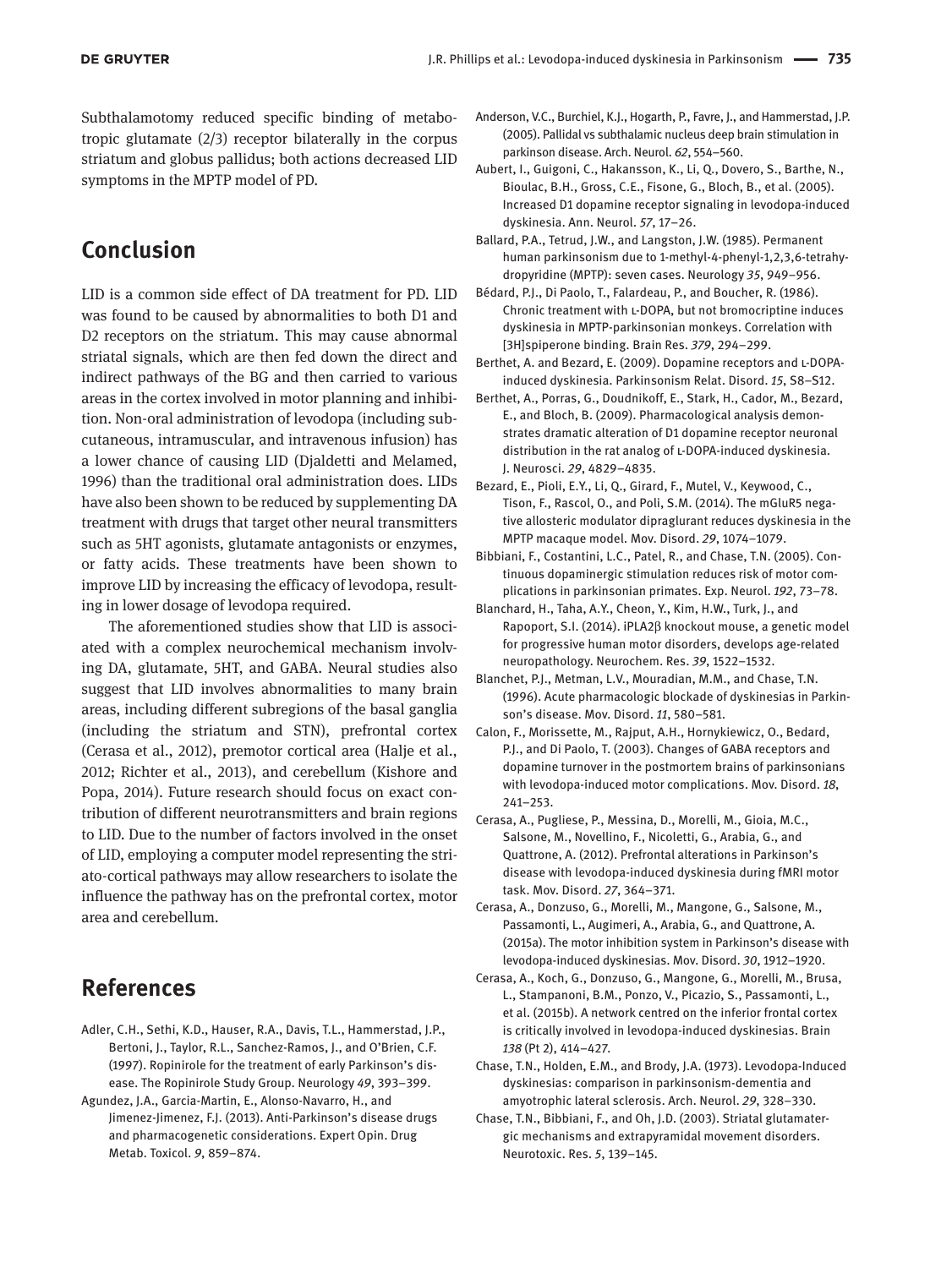Cheshire, P., Ayton, S., Bertram, K.L., Ling, H., Li, A., McLean, C., Halliday, G.M., O'Sullivan, S.S., Revesz, T., Finkelstein, D.I., et al. (2015). Serotonergic markers in Parkinson's disease and levodopa-induced dyskinesias. Mov. Disord. *30*, 796–804.

Chiken, S. and Nambu, A. (2016). Mechanism of deep brain stimulation: inhibition, excitation, or disruption? Neuroscientist. *22*, 313–322.

Cilia, R., Akpalu, A., Sarfo, F.S., Cham, M., Amboni, M., Cereda, E., Fabbri, M., Adjei, P., Akassi, J., Bonetti, A., et al. (2014). The modern pre-levodopa era of Parkinson's disease: insights into motor complications from sub-Saharan Africa. Brain *137*(Pt 10), 2731–2742.

Colosimo, C., Merello, M., and Albanese, A. (1994). Clinical usefulness of apomorphine in movement disorders. Clin. Neuropharmacol. *17*, 243–259.

Coskran, T.M., Morton, D., Menniti, F.S., Adamowicz, W.O., Kleiman, R.J., Ryan, A.M., Strick, C.A., Schmidt, C.J., and Stephenson, D.T. (2006). Immunohistochemical localization of phosphodiesterase 10A in multiple mammalian species. J. Histochem. Cytochem. *54*, 1205–1213.

Cote, S.R. and Kuzhikandathil, E.V. (2015). Chronic levodopa treatment alters expression and function of dopamine D3 receptor in the MPTP/p mouse model of Parkinson's disease. Neurosci. Lett. *585*, 33–37.

Cunnane, S.C., Chouinard-Watkins, R., Castellano, C.A., and Barberger-Gateau, P. (2013). Docosahexaenoic acid homeostasis, brain aging and Alzheimer's disease: can we reconcile the evidence? Prostaglandins Leukot. Essent. Fatty Acids *88*, 61–70.

de Leeuw van Weenen, J.E., Parlevliet, E.T., Maechler, P., Havekes, L.M., Romijn, J.A., Ouwens, D.M., Pijl, H., and Guigas, B. (2010). The dopamine receptor D2 agonist bromocriptine inhibits glucose-stimulated insulin secretion by direct activation of the alpha2-adrenergic receptors in beta cells. Biochem. Pharmacol. *79*, 1827–1836.

Deleu, D., Hanssens, Y., and Northway, M.G. (2004). Subcutaneous apomorphine : an evidence-based review of its use in Parkinson's disease. Drugs Aging *21*, 687–687.

Di Monte, D.A., McCormack, A., Petzinger, G., Janson, A.M., Quik, M., and Langston, W.J. (2000). Relationship among nigrostriatal denervation, parkinsonism, and dyskinesias in the MPTP primate model. Mov. Disord. *15*, 459–466.

Djaldetti, R. and Melamed, E. (1996). Levodopa ethylester: a novel rescue therapy for response fluctuations in Parkinson's disease. Ann. Neurol. *39*, 400–404.

Duvoisin, R.C. (1974). Hyperkinetic responses with L-DOPA. Current Concepts in the Treatment of Parkinsonism. M.D. Yahr, ed. (New York: Raven Press), pp. 203–210.

Fabbrini, G., Brotchie, J.M., Grandas, F., Nomoto, M., and Goetz, C.G. (2007). Levodopa-induced dyskinesias. Mov. Disord. *22*, 1379–1389.

Fabbrini, G., Defazio, G., Colosimo, C., Suppa, A., Bloise, M., and Berardelli, A. (2009). Onset and spread of dyskinesias and motor symptoms in Parkinson's disease. Mov. Disord. *24*, 2091–2096.

Fahn, S. (2000). The spectrum of levodopa-induced dyskinesias. Ann. Neurol. *47*, (4 Suppl 1):S2–S9.

Flores, A.J., Bartlett, M.J., So, L.Y., Laude, N.D., Parent, K.L., Heien, M.L., Sherman, S.J., and Falk, T. (2014). Differential effects of the NMDA receptor antagonist MK-801 on dopamine receptor D1- and D2-induced abnormal involuntary movements in a preclinical model. Neurosci. Lett. *564*, 48–52.

Giorgi, M., D'Angelo, V., Esposito, Z., Nuccetelli, V., Sorge, R., Martorana, A., Stefani, A., Bernardi, G., and Sancesario, G. (2008). Lowered cAMP and cGMP signalling in the brain during levodopa-induced dyskinesias in hemiparkinsonian rats: new aspects in the pathogenetic mechanisms. Eur. J. Neurosci. *28*, 941–950.

Gittis, A.H., Leventhal, D.K., Fensterheim, B.A., Pettibone, J.R., Berke, J.D., and Kreitzer, A.C. (2011). Selective inhibition of striatal fast-spiking interneurons causes dyskinesias. J. Neurosci. *31*, 15727–15731.

Gray, R., Ives, N., Rick, C., Patel, S., Gray, A., Jenkinson, C., McIntosh, E., Wheatley, K., Williams, A., and Clarke, C. E. (2014). Long-term effectiveness of dopamine agonists and monoamine oxidase B inhibitors compared with levodopa as initial treatment for Parkinson's disease (PD MED): a large, openlabel, pragmatic randomised trial. Lancet, *384*, 1196–1205.

Grégoire, L., Smith, T., Senanayake, V., Mochizuki, A., Miville-Godbout, E., Goodenowe, D., and Di Paolo, T. (2015). Plasmalogen precursor analog treatment reduces levodopainduced dyskinesias in parkinsonian monkeys. Behav. Brain Res. *286*, 11.

Hacioglu, G., Seval-Celik, Y., Tanriover, G., Ozsoy, O., Saka-Topcuoglu, E., Balkan, S., and Agar, A. (2012). Docosahexaenoic acid provides protective mechanism in bilaterally MPTPlesioned rat model of Parkinson's disease. Folia Histochem. Cytobiol. *50*, 228–238.

Halje, P., Tamte, M., Richter, U., Mohammed, M., Cenci, M.A., and Petersson, P. (2012). Levodopa-induced dyskinesia is strongly associated with resonant cortical oscillations. J. Neurosci. *32*, 16541–16551.

Herz, D.M., Haagensen, B.N., Christensen, M.S., Madsen, K.H., Rowe, J.B., Løkkegaard, A., and Siebner, H.R. (2015). Abnormal dopaminergic modulation of striato-cortical networks underlies levodopa-induced dyskinesias in humans. Brain *138*, 1658–1666.

Holloway, R.G., Shoulson, I., Fahn, S., Kieburtz, K., Lang, A., Marek, K., McDermott, M., Seibyl, J., Weiner, W., Musch, B., et al. (2004). Pramipexole vs levodopa as initial treatment for Parkinson disease: a 4-year randomized controlled trial. Arch. Neurol. *61*, 1044–1053.

Iravani, M.M., McCreary, A.C., and Jenner, P. (2012). Striatal plasticity in Parkinson's disease and L-DOPA induced dyskinesia. Parkinsonism Relat. Disord. *18*, S123–S125.

Jenner, P. (2008). Preventing and controlling dyskinesia in Parkinson's disease – a view of current knowledge and future opportunities. Mov. Disord. *23*, S585–S598.

Jourdain, V.A., Morin, N., Grégoire, L., Morissette, M., and Di Paolo, T. (2015). Changes in glutamate receptors in dyskinetic parkinsonian monkeys after unilateral subthalamotomy. J. Neurosurg. *123*, 1383–1393.

Kaplan, N., Vituri, A., Korczyn, A.D., Cohen, O.S., Inzelberg, R., Yahalom, G., Kozlova, E., Milgrom, R., Laitman, Y., Friedman, E., et al. (2014). Sequence variants in SLC6A3, DRD2, and BDNF genes and time to levodopa-induced dyskinesias in Parkinson's disease. J. Mol. Neurosci. *53*, 183–188.

Kim, J.H., Chang, W.S., Jung, H.H., and Chang, J.W. (2015). Effect of subthalamic deep brain stimulation on levodopa-induced dyskinesia in Parkinson's disease. Yonsei Med. J. *56*, 1316–1321.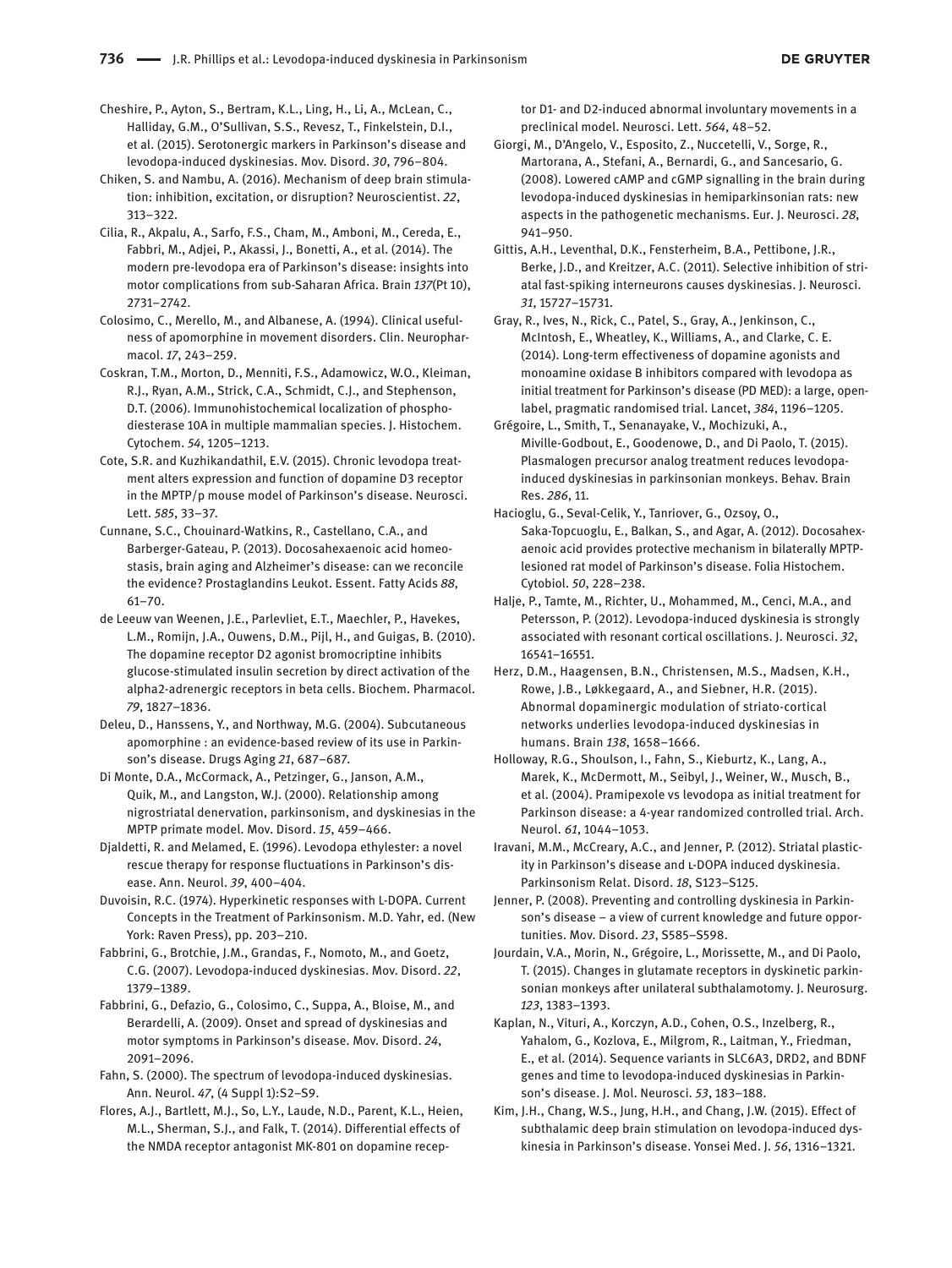- Kishore, A. and Popa, T. (2014). Cerebellum in levodopa-induced dyskinesias: the unusual suspect in the motor network. Front. Neurol. *5*, 157.
- Kumar, N., Van Gerpen, J.A., Bower, J.H., and Ahlskog, J.E. (2005). Levodopa-dyskinesia incidence by age of Parkinson's disease onset. Mov. Disord. *20*, 342–344.
- Kuoppamaki, M., Leinonen, M., and Poewe, W. (2015). Efficacy and safety of entacapone in levodopa/carbidopa versus levodopa/ benserazide treated Parkinson's disease patients with wearingoff. J. Neural. Transm. (Vienna) *122*, 1709–1714.
- Lee, H.J., Han, J., Jang, Y., Kim, S.J., Park, J.H., Seo, K.S., Jeong, S., Shin, S., Lim, K., Heo, J.Y., et al. (2015). Docosahexaenoic acid prevents paraquat-induced reactive oxygen species production in dopaminergic neurons via enhancement of glutathione homeostasis. Biochem. Biophys. Res. Commun. *457*, 95–100.
- Levy, L.M. and Hallett, M. (2002). Impaired brain GABA in focal dystonia. Ann. Neurol. *51*, 93–101.
- Manson, A.J., Turner, K., and Lees, A.J. (2002). Apomorphine monotherapy in the treatment of refractory motor complications of Parkinson's disease: long-term follow-up study of 64 patients. Mov. Disord. *17*, 1235–1241.
- Marín, C., Aguilar, E., and Obeso, J.A. (2006). Coadministration of entacapone with levodopa attenuates the severity of dyskinesias in hemiparkinsonian rats. Mov. Disord. *21*, 646–653.
- Marín, C., Bonastre, M., Mengod, G., Cortés, R., and Rodríguez-Oroz, M.C. (2015). From unilateral to bilateral parkinsonism: effects of lateralization on dyskinesias and associated molecular mechanisms. Neuropharmacology *97*, 365–375.
- Martinez, A.A., Morgese, M.G., Pisanu, A., Macheda, T., Paquette, M.A., Seillier, A., Cassano, T., Carta, A.R., and Giuffrida, A. (2015). Activation of PPAR gamma receptors reduces levodopainduced dyskinesias in 6-OHDA-lesioned rats. Neurobiol. Dis. *74*, 295–304.
- Mazzucchi, S., Frosini, D., Ripoli, A., Nicoletti, V., Linsalata, G., Bonuccelli, U., and Ceravolo, R. (2015). Serotonergic antidepressant drugs and L-dopa-induced dyskinesias in Parkinson's disease. Acta Neurol. Scand. *131*, 191–195.
- Mellone, M., Stanic, J., Hernandez, L.F., Iglesias, E., Zianni, E., Longhi, A., Prigent, A., Picconi, B., Calabresi, P., and Hirsch E.C., (2015). NMDA receptor GluN2A/GluN2B subunit ratio as synaptic trait of levodopa-induced dyskinesias: from experimental models to patients. Front. Cell. Neurosci. *9*, 245.
- Menniti, F.S., Faraci, W.S., and Schmidt, C.J. (2006). Phosphodiesterases in the CNS: targets for drug development. Nat. Rev. Drug. Discov. *5*, 660–670.
- Morin, N. and Di Paolo, T. (2014). Pharmacological treatments inhibiting levodopa-induced dyskinesias in MPTP-lesioned monkeys: brain glutamate biochemical correlates. Front. Neurol. *5*, 144.
- Morin, N., Morissette, M., Grégoire, L., Rajput, A., Rajput, A.H., and Di Paolo, T. (2015). Contribution of brain serotonin subtype 1B receptors in levodopa-induced motor complications. Neuropharmacology *99*, 356–368.
- Moustafa, A.A., Herzallah, M.M., and Gluck, M.A. (2013). Dissociating the cognitive effects of levodopa versus dopamine agonists in a neurocomputational model of learning in Parkinson's disease. Neurodegener. Dis*. 11*, 102–111.
- Muskiet, F.A., van Goor, S.A., Kuipers, R.S., Velzing-Aarts, F.V., Smit, E.N., Bouwstra, H., Dijck-Brouwer, D.A., Boersma, E.R., and Hadders-Algra, M. (2006). Long-chain polyunsaturated fatty

acids in maternal and infant nutrition. Prostaglandins Leukot. Essent. Fatty Acids*, 75*, 135–144.

- Nagan, N. and Zoeller, R.A. (2001). Plasmalogens: biosynthesis and functions. Prog. Lipid Res. *40*, 199–229.
- Niccolini, F., Foltynie, T., Reis, T., Muhlert, N., Tziortzi, A.C., Searle, G.E., Natesan, S., Kapur, S., Rabiner, E.A., and Gunn, R.N. (2015). Loss of phosphodiesterase 10A expression is associated with progression and severity in Parkinson's disease. Brain *138*, 3003–3015.
- Nilsson, D., Nyholm, D., and Aquilonius, S.M. (2001). Duodenal levodopa infusion in Parkinson's disease – long-term experience. Acta Neurol. Scand. *104*, 343–348.
- Nutt, J.G., Woodward, W.R., Carter, J.H., and Gancher, S.T. (1992). Effect of long-term therapy on the pharmacodynamics of levodopa. Relation to on-off phenomenon. Arch. Neurol. *49*, 1123–1130.
- Nyholm, D., Nilsson Remahl, A.I.M., Dizdar, N., Constantinescu, R., Holmberg, B., Jansson, R., Aquilonius, S.M., and Asmark, H. (2005). Duodenal levodopa infusion monotherapy vs oral polypharmacy in advanced Parkinson disease. Neurology *64*, 216–223.
- Ogawa, N., Asanuma, M., Tanaka, K., Matsuura, K., Iida, K., and Yamamoto, M. (1996). Effects of bromocriptine on dopamine turnover with or without levodopa. J. Int. Med. Res. *24*, 271–277.
- Oliveri, R.L., Cittadella, R., Andreoli, V., Gambardella, A., Aguglia, U., Quattrone, A., Annesi, G., Zappia, M., Civitelli, D., Montesanti, R., et al. (1999). Dopamine D2 receptor gene polymorphism and the risk of levodopa-induced dyskinesias in PD. Neurology *53*, 1425–1430.
- Paolone, G., Brugnoli, A., Arcuri, L., Mercatelli, D., and Morari, M. (2015). Eltoprazine prevents levodopa-induced dyskinesias by reducing striatal glutamate and direct pathway activity. Mov Disord. *30*, 1728–1738.
- Parkinson Study Group. (1996). Impact of deprenyl and tocopherol treatment on Parkinson's disease in DATATOP patients requiring levodopa. Ann. Neurol. *39*, 37–45.
- Picconi, B., Bagetta, V., Ghiglieri, V., Paille, V., Di Filippo, M., Pendolino, V., Tozzi, A., Giampa, C., Fusco, F.R., Sgobio, C., et al. (2011). Inhibition of phosphodiesterases rescues striatal long-term depression and reduces levodopa-induced dyskinesia. Brain *134*(Pt 2), 375–387.
- Politis, M., Wu, K., Loane, C., Brooks, D.J., Kiferle, L., Turkheimer, F.E., Bain, P., Molloy, S, and Piccini, P. (2014). Serotonergic mechanisms responsible for levodopa-induced dyskinesias in Parkinson's disease patients. J. Clin. Invest. *124*, 1340–1349.
- Potts, L.F., Wu, H., Singh, A., Marcilla, I., Luquin, M.R., and Papa, S.M. (2014). Modeling Parkinson's disease in monkeys for translational studies, a critical analysis. Exp. Neurol. *256*, 133–143.
- Rascol, O., Sabatini, U., Brefel, C., Fabre, N., Rai, S., Senard, J.M., Celsis, P., Viallard, G., Montastruc, J.L., and Chollet, F. (1998). Cortical motor overactivation in parkinsonian patients with l-DOPA-induced peak-dose dyskinesia. Brain *121*, 527–533.
- Rascol, O., Brooks, D.J., Korczyn, A.D., De Deyn, P.P., Clarke, C.E., and Lang, A.E. (2000). A five-year study of the incidence of dyskinesia in patients with early Parkinson's disease who were treated with ropinirole or levodopa. 056 Study Group. N. Engl. J. Med. *342*, 1484–1491.
- Rascol, O., Fox, S., Gasparini, F., Kenney, C., Di Paolo, T., and Gomez-Mancilla, B. (2014). Use of metabotropic glutamate 5-receptor antagonists for treatment of levodopa-induced dyskinesias. Parkinsonism Relat. Disord. *20*, 947–956.